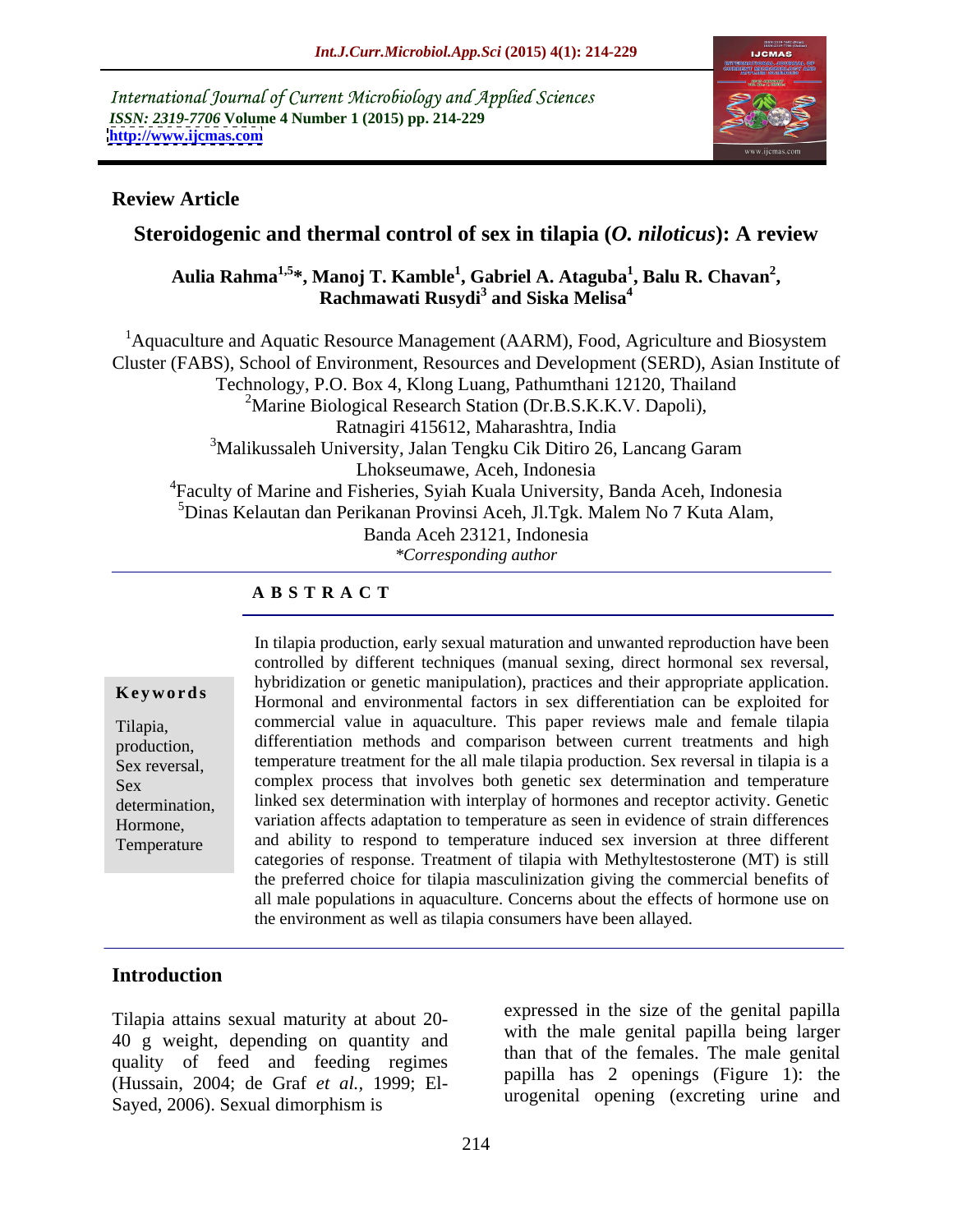releasing milt) and the anus while the female (2002), fish egg activation and egg starts with building and defending of the right over the eggs with its genital papilla pressing against the nest. In nature, Nile tilapia (*Oreochromis niloticus*) is a maternal up stage, which can be between 6–10 days. Sex differentiation. Differentiation of germ The weight of first feeding tiny fry of Nile tilapia is about 0.01g and after this stage feeds and move easily in the surrounding hatching) in *Oreochromis niloticus* 

In *O. niloticus* embryonic development there somatic cells surrounding them and are five easily observed developmental stages (Hussain, 2004):

| - Morula stage              | $: 6 - 8$ hours    |
|-----------------------------|--------------------|
| after fertilization (haf)   |                    |
| - Pigmentation stage        | : $45 - 50$ haf    |
| - Hatching stage            | : 70–90 haf        |
| - Yolk sac absorption stage | $\div 6 - 10$ days |
| after fertilization (daf)   |                    |
| - First feeding stage       | : $12 - 14$ daf    |

This paper reviews male and female tilapia

As reviewed by Devlin and Nagahama ovaries of putative XX female ovaries and

papilla is flat, shorter and has 3 openings fertilization are followed by repeated mitotic (Figure 1), which are the anus, the urethra cell division to produce a blastula and and the oviduct (Hussain, 2004). Breeding further cell development, cell inductions, spawning territory by the males. The female gastrula stage. Fish gonad structure is releases eggs while the male releases milt similar to vertebrate gonads; these have mouth brooder (the female takes the differentiation state of germ cells and are fertilized eggs into her mouth for distinct from somatic cells at early incubation). Hatching takes place after 70- embryonic development (Yoshizaki *et al.,* 90 hours of incubation in the mouth at 2002). According to Nakamura *et al.* (1998),  $28\pm1\textsuperscript{0}C$  and the female holds the hatched formation of gonad primordial cell during larvae and gives parental care until the swim ontogenesis has important effect for gonad they are able to take natural or artificial than in male embryos (85 days after waters and do not need any parental care (Kobayashi, 2010). In Mozambique tilapia*,* (Hussain, 2004; de Graf *et al.,* 1999; El- at 3 days after hatching, genital ridges are Sayed, 2006). formed and the germ cells shift from the interactions, and differentiation toward the germ cells associated with somatic cells. Germ cells are derived from primordial germ cells which are the pre-sex sex differentiation. Differentiation of germ cells via meiotic division occurs earlier in female embryos (35 days after hatching) hatching) in *Oreochromis niloticus* mesentery into the gonadal regions with somatic cells surrounding them and protruding into the peritoneal wall (Nakamura, 2013).

- Morula stage : 6–8 hours Two mechanisms have been proposed to explain the process of PGC formation viz-a-- Pigmentation stage : 45–50 haf viz: the germplasm mechanism and the - Hatching stage : 70–90 haf epigenetic factor mechanism (Yoshizaki *et* - Yolk sac absorption stage : 6–10 days al., 2002). The biochemistry and genetic after fertilization (daf) information transcribed in RNA which - First feeding stage  $\therefore$  12–14 daf regulates this process was hitherto unknown. differentiation methods and comparison has begun to emerge. Li *et al.,* (2011) between current treatments and high reported that the transcription factor POD1 temperature treatment for the all male tilapia is necessary for both onset of sexual production. development and gonadal development in Germ cells development in early gonad reported the strong expression of fibroblast Two mechanisms have been proposed to explain the process of PGC formation viz-a- Recently, information on genes and endocrine control of sexual differentiation Nile tilapia. In addition, Sun *et al.,* (2012) growth factors FGF16 and FGF20b in the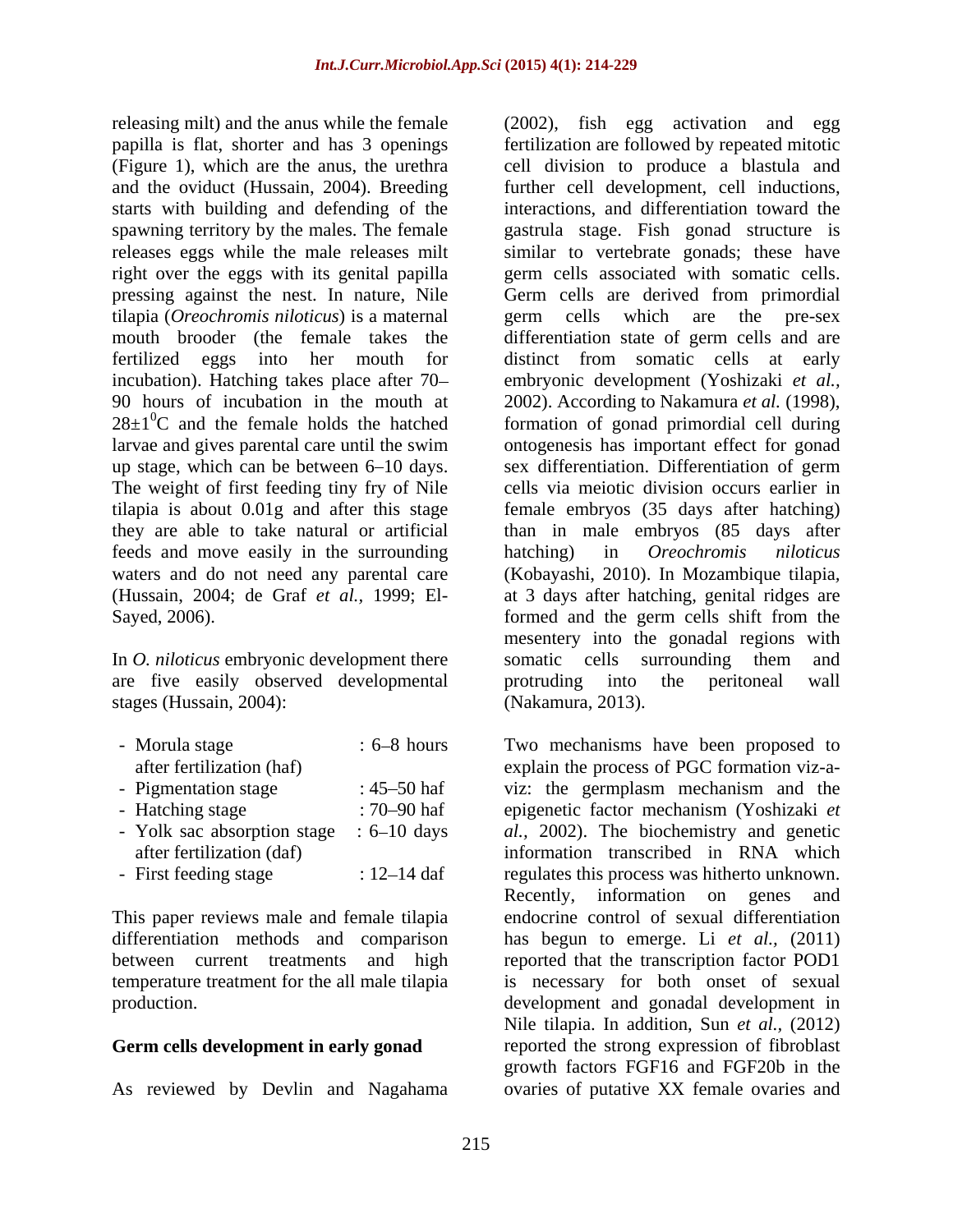XY sex reversed female ovaries suggesting dimorphic expression even before the onset the role of the FGF9/16/20 growth factors in of morphological sexual differentiation early oocyte development in female *O.*  occurs in primordial gonads (Ijiri *et al., niloticus*. The follicle stimulating hormone 2008). Sequel to the formation of the receptor (FSHR) has been reported to gonadal primordium at 3 dph (days post critically affect the early (3 days post hatching-DPH) differentiation of gonads in dimorphism appears after 9 dph as a the Nile tilapia while Luteinizing hormone difference in germ cell numbers between the and its receptor (LHCGRbb) play a role later sexes, followed by the formation of the on at 25dph hence a limited role in sexual anlagen of the intratesticular ovarian cavity differentiation (Yan *et al.*, 2012). The and efferent duct in XX and XY fry at 20–

The somatic cells and PGCs are development (Nagahama *et al.,* 1982; Devlin and Nagahama, 2002). Ovarian *et al.* (1998), just after hatching the germ earlier than testicular development. In Tilapia, meiotic germ cells have been reported (Kobayashi *et al.,* 2000; Kobayashi and Nagahama, 2009) to appear between 25 to 30 days after hatching in ovaries of fry while their appearance in testicles is usually between 70 to 90 days after hatching Therefore, male differentiation is not easy to development usually remain quiet until after 70 days of larval growth. Spermatogenesis is started at 50–70 days after hatching in two

Genetic basis of germ cell differentiation testis are primarily responsible for (Figure 2) in tilapia lies in the expression of

the first sign of sexual 25 dph, respectively (Kobayashi*,* 2010).

differentiated in order to form follicles and Early gonads of putative ovaries have more comprise of oocyte surrounded by inner germ cells than those in testes (Kobayashi *et*  granulosa and outer thecal layer in ovarian *al.,* 2008). In vitro culture of gonads from *O.*  development is first recognizable with the gonads was delayed by eight days as against somatic cells proliferation, oogonia and the 23 dph in vivo while initiation of early oocyte differentiation followed by the spermatogenesis was observed after 50dph formation of cavity. According to Nakamura in XY and meiotic cells appeared 85 dph cells in ovaries outnumber those in putative however reported the presence of gonads in testes. Ovarian differentiation usually occurs *O. niloticus* at 15 days after fertilization with *niloticus* also revealed a similar trend although onset of meiotic division in XX (Kobayashi, 2010). Hines *et al.* (1999) the appearance of ovaries at 36 days after fertilization and undifferentiated gonads possessing germinal cells in many individuals which they proposed may eventually develop as testes.

# **Endocrinology of Sex Differentiation**

detect using testicular morphology since Artificial manipulation to induce sex change germ cells that are tailored towards testicular using genetic, hormonal or environmental started at 50–70 days after hatching in two Steroids produced by the gonadal tissues species of tilapia *O. mossambicus* and *O.*  have been proposed to be the factors *niloticus* (Nakamura *et al.,* 1998). responsible for onset of sex differentiation in Germ cell differentiation The follicle cells around the oocyte and the cyp19a1a gene which creates sexual matured fish (Nagahama *et al.,* 1982). Hinesfactors is possible in fish hence a high level of flexibility (Pandian and Sheela, 1995). many species of fish including *O. niloticus*. The follicle cells around the oocyte and the leydig cells of the interstitial tissue in the testis are primarily responsible for production of sex steroids in sexually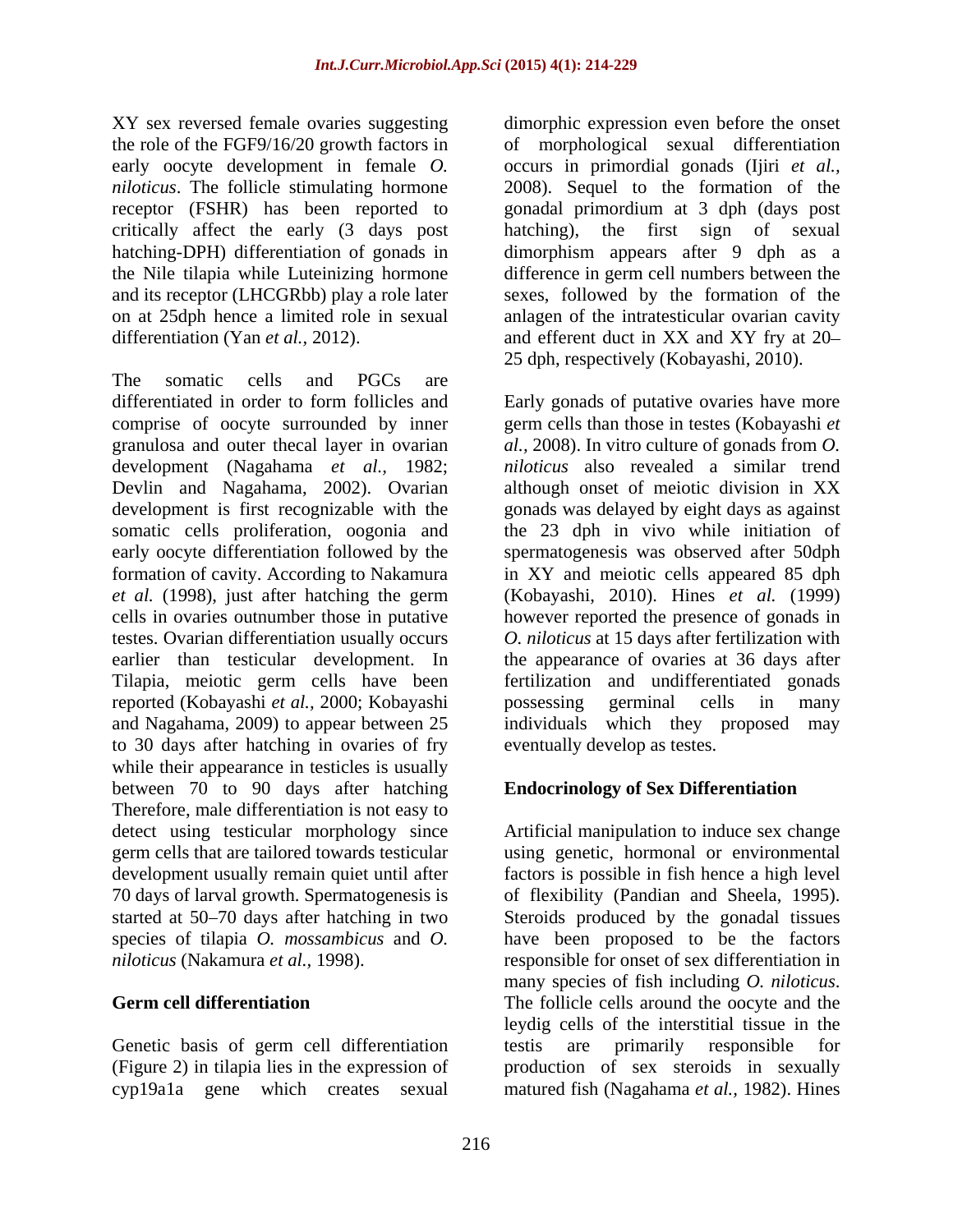activity of *O. niloticus* using from androgens (Chang *et al.,* 2005). radioimmunoassay as well as in vitro Differentiation into ovaries is assisted by the incubation. They reported that fertilized eggs initially have a high level of androgens the aromatase promoter required for co with fall in concentration as development activating aromatase in conjunction with advanced and gonads emerged. Estradiol either CAMP or nr5a1 (Guiguen *et al.,* levels were found to be low up until 43 days 2010). The effects of sex steroids pertaining after fertilization and before this time, levels to gonadal development and differentiation of Testosterone and 11-ketoestosterone are only possible if receptors for the steroids increased. Steroid producing cells have been are present. The timing of receptor release reported to be responsible for the production of steroids that form the ovarian lumen as expression of steroidal effects. In Tilapia, well as germ cell differentiation (McMillan, estrogen and estrogenic receptors (ERa, 2007). Genetic controls of steroid synthesis ER $\beta$ 1 and ER $\beta$ 2) are present within 5 days that trigger sex differentiation have been attributed to the expression of steroidogenic enzymes. Up regulation of several **Hormonal (Androgen Hormone)** steroidogenic enzymes prior to initiation of meiosis have been reported including (Yan *et al.,* 2012; Tao *et al.,* 2013). Sex the expression of *cyp19a1a* steroidogenic (90 days after hatching) in XY larvae androgens and ceased completely in XY of both estrogen and androgen receptors in XX progeny gonads at 5 days after hatching and only estrogen receptors in XY progeny

*et al.* (1999) reported the early endocrine enzyme catalyzing the synthesis of estrogen transcription factor foxl2 which regulates coincides with steroid release hence a full after hatching (Ijiri *et al.,* 2008) (Figure 3).

## **Hormonal (Androgen Hormone) Treatment in Sex Reversal Tilapia**

*aldh1a2* in germ cells for XX and XY The Nile tilapia is a highly prolific species chromosomal gonads (Dong *et al.,* 2012), that attains early sexual maturity hence *cyp19a1a* which is secreted in the gonads overpopulation and decreased growth rate however seems to be a determining factor in tilapia attains a greater size at maturity than enzyme with early (5 days after hatching) aquaculture (Desprez *et al.,* 2003) with expression in XX larvae and later expression greater advantage under monosex cultivation alongside *cyp11b2* (Tao *et al.,* 2013). Sayed, 2006). The production of all-male However, it has been hypothesized that the Tilapia therefore has been a subject of *DMRT1* gene inhibits *cyp19a1a* expression research with the use of several androgens hence allowing testicular development being reported. Androgens promote male (Guiguen *et al.,* 2010). Kobayashi *et al.* sex characteristics development as well as (2008) reported that *tDMRT1* modulates sex anabolic activity that is expressed as reversal in XX progeny reversed using increase in body weight due to increased progeny reversed with estrogen. The Khalil *et al.,* 2011). Oral administration of exogenous treatment of *O. niloticus* for sex  $17\alpha$ -Methyl Testosterone  $(17\alpha$ -MT) has reversal has been linked with the prevalence gained prominence in the tilapia aquaculture gonads (Tao *et al.,* 2013). The *cyp19* gene is Macintosh, 2008; El-Greisy and El-Gamal, responsible for production of aromatase 2012). Various hormones have been cytochrome P450 which is a terminal reported to induce masculinization either as(Hussain, 2004; El-Sayed, 2006). The male the female hence it is the sex of choice for (Beardmore *et al.,* 2001; Hussain, 2004; El protein biosynthesis (Desprez*et al.,* 2003; industry because it is more convenient and less cumbersome than other methods (Phelps *et al.,* 1996; Beardmore *et al.,* 2001;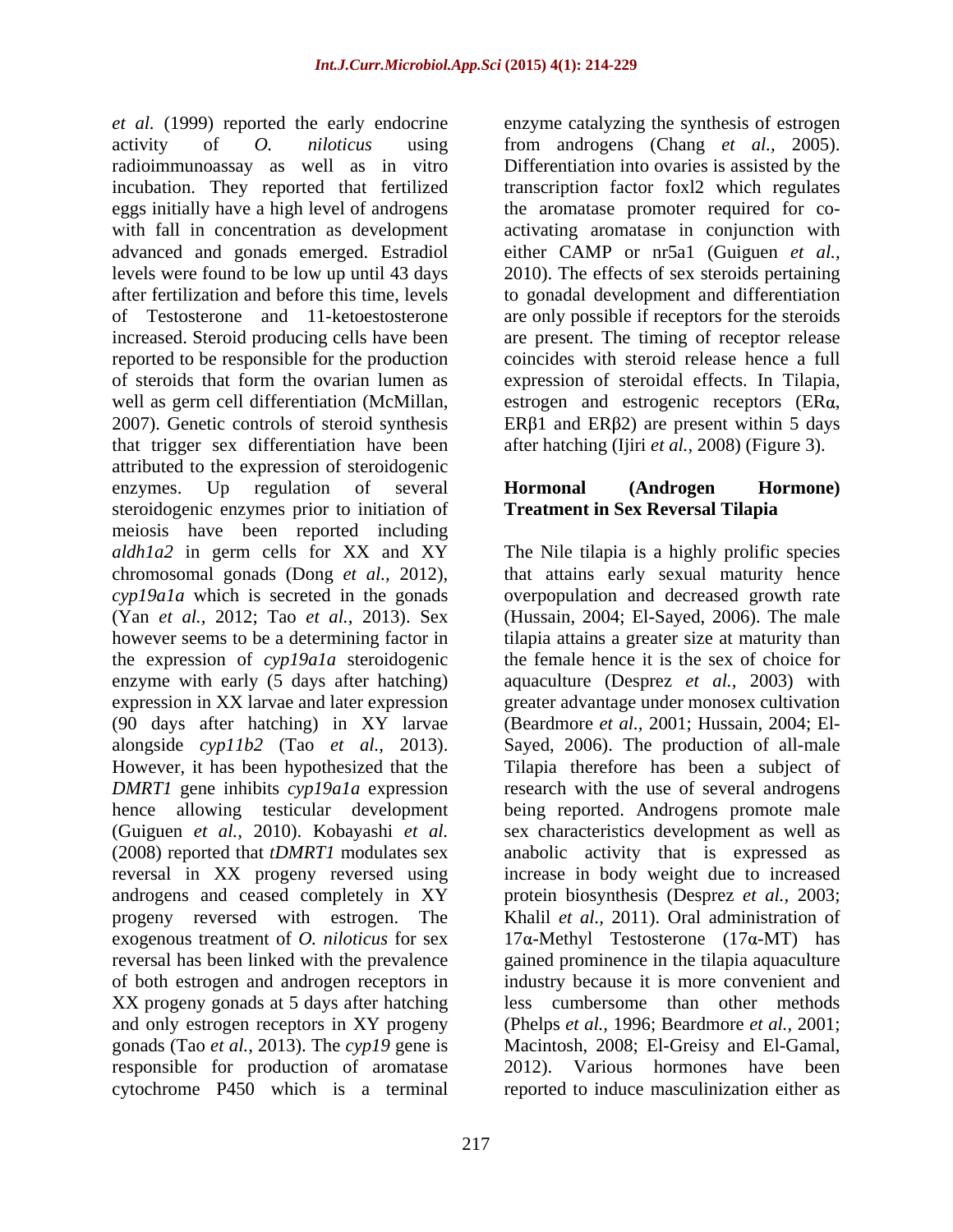standalone trials or with other methods. Bart between 88.57 and 91.43% for MT doses

Dosage and method of administration as 60 mg MT  $kg^{-1}$  feed has become popular and however doses range between 30 to 60 mg  $MT$  kg<sup>-1</sup> feed (Boyd, 2004). Ferdous and Ali male population using the same dose with using a combination of 70 mg MT  $kg^{-1}$  feed through 60 mg MT/kg feed produced 97% Ali (2011) reported masculinization rates of 98.09% produced by 75 mg MT kg<sup>-1</sup> feed

218

(2002) reported the use of trenbolone acetate ranging from 40 mg MT/kg feed to 70 mg (TBA) and 17α-Methyldihydrotestosterone MT/kg feed. Also, Das *et al.* (2010) reported (MDHT) in tandem with ultrasound in between 88.3 % to 96% masculinization immersion protocols (1 and 2 hours) with  $\mu$  with MT doses of 15 mg MT kg<sup>-1</sup> feed to 60 greater success being recorded for TBA mg MT kg<sup>-1</sup> feed. In contrast to this report, combination with ultrasound at a TBA dose Celik *et al.* (2011) reported efficacies of 250 mg  $L^{-1}$ . Gale *et al.* (1999) also between 69.8% and 93.7% for MT doses reported the use of MDHT at a dose of 500  $\frac{1}{2}$  ranging from 20 mg MT kg<sup>-1</sup> feed to 60 mg  $\mu$ g l<sup>-1</sup> for 3 hour immersion treatments of MT kg<sup>-1</sup> feed. These reports are conflicting fertilized eggs at 10 and 13 days post and according to Phelps *et al.* (1996), the fertilization. inability to separate environmental effects well as duration of administration as environment does not affect the efficacy of reported in research are diverse. The use of MT treatments. The difference in efficacies feed has become popular and across various reports is yet to be explained it is being used commercially with efficacy although aspects of genetics and strain being up to 95% (Phelps *et al.,* 1996), differences may need to be investigated. MT kg<sup>-1</sup> feed (Boyd, 2004). Ferdous and Ali studies as well as grow out afterwards have (2011) recorded 94.28% all male conversion also revealed divergent results. While Asad rate using 60 mg MT  $\text{kg}^{-1}$  of feed while *et al.* (2010) reported a harvest biomass of Beaven and Muposhi (2012) obtained 90 % 2000.7 kg/ha/year with the combined use of crude protein content of feed being 40%. of 40% over 183 days rearing period, Combination of MT treatments and feed Mateen and Ahmed (2007) reported 3342 protein levels have been reported to affect kg/ha/year using the same hormonal dose tilapia growth although inconsistencies still and crude protein level in feed with a rearing trail the various dosage being used as period of 280 days post masculinization. expressed in rate of masculinization. Adel *et*  Usage of MT via immersion protocols on *al.* (2006) also reported a rise in the other hand has not been quite impressive masculinization using  $17 \alpha$ - compared to other androgens. Gale *et al.* methyltestosterone (MT) feed (60 mg MT (1999) reported higher masculinization kg<sup>-1</sup> feed) in combination with protein level efficiency for MDHT at 500  $\mu$ g l<sup>-1</sup> for two of 40 % in feed hence a 100% masculinization efficiency. Similarly, Asad fertilization as against just one immersion at *et al.* (2010) reported the optimization of 13 days post fertilization. However, MDHT masculinization (100%) as well as growth immersion alongside ultrasound treatment <sup>-1</sup> feed did not perform better than TBA (Bart, and 40% crude protein diet. Phelps *et al.* 2002). Increasing the dosage of MT (1996) reported that doses ranging from 15 administered via feed seems to reduce its masculinization. However various reports mg MT  $\text{kg}^{-1}$  of feed produced 79.38% male show less than this percentage. Ferdous and population of *O. mossambicus* as against between 88.57 and 91.43% for MT doses  $-1$  food to 60 feed to 60  $^{-1}$  food to 60 mg feed to 60 mg may be a key factor but on further investigation, they revealed that treatment Combinations of hormonal sex reversal 2000.7 kg/ha/year with the combined use of 70 mg  $\text{MT}$  kg<sup>-1</sup> feed and a crude protein diet for two immersion periods at 10 and 13 days post efficacy in masculinization. The use of 100 of feed produced 79.38% male  $\frac{1}{2}$  food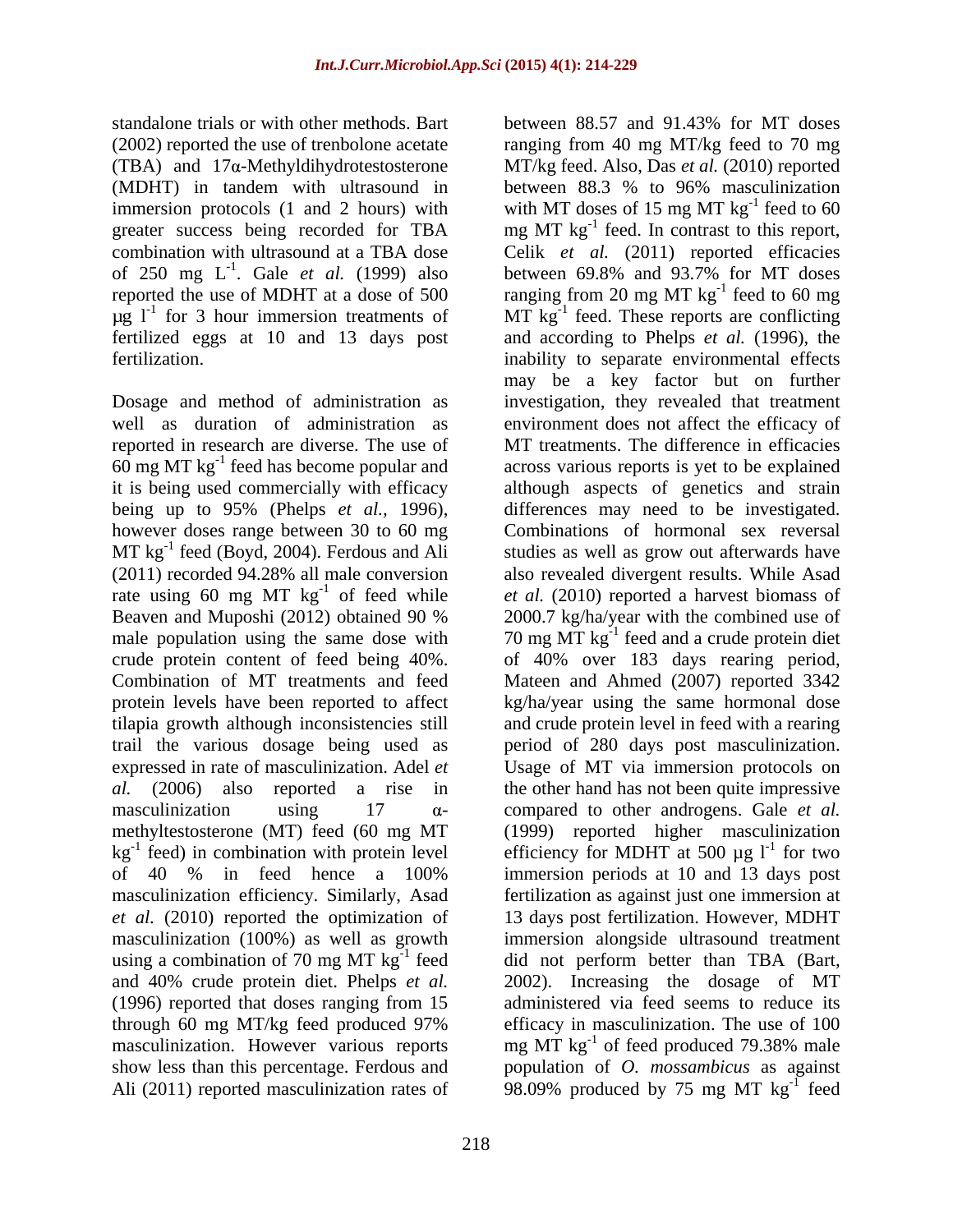(Marjani *et al.,* 2009). Similarly, Das *et al.*

## **Commercialization of sex reversed tilapia**

Prior to the development of the hormone there is need to minimize dosage with the therapy for inducing masculinization, use of a standard dose. Cost as a factor in Tilapia aquaculture was riddled with the problem of sub-optimal growth and low size to the farmer. According to Little *et al.* variability (Belton *et al.,* 2009) caused by precocious puberty. The ability to control sex using exogenous hormone therapy is of fishmeal (44.5%), alcohol (29.8%), hormone great commercial value since male tilapia (14.9%), labor (7.8%), vitamin (1.7%) and which has the greater economic value in terms of size can be produced. Tilapia of the amount of MT that is used annually aquaculture is popular worldwide with more worldwide in the production of tilapia than 135 countries producing the species (FAO, 2014). In terms of production volume, FAO (2011) estimated that **Exogenous Hormonal Control of Sex in** commercial production was 2.5 million tonnes in 2007 with a value of \$3.3 billion. In 2008, total production was 3.6 million Male tilapia can be feminized using tones with aquaculture accounting for 78% exogenous estrogens because estrogen of this volume (Feidi, 2010). In countries receptors are expressed early enough in their where use of Methyltestosterone (MT) is gonads (Paul-Prasanth *et al.,* 2011).Natural allowed, such as Thailand, MT plays an testosterone is ineffective as an androgen in important role in the production of tilapia. In fish if administered orally (Brueggemeier, Thailand, commercial production of tilapia 1986; Phelps et al., 1996) hence the use of kick started with the development of hapa synthetic steroid hormones such as  $17\alpha$ system by Asian Institute of Technology Methyltestosterone with prolonged action (AIT) in the 1980s. This system enabled better control of reproduction hence ease of administration. Non-steroidal compounds egg collection, determination of the can also be used to disrupt steroid binding harvested egg number and frequency of hence aromatase which is a catalyst in the harvesting with the added advantage of sorting of eggs into stages (Little *et al.,* can be inhibited to produce all male 1997; Bhujel and Arul, 2000; Little *et al.*, populations (Piferrer *et al.*, 1994; D'Cotta *et* 2000; Bhujel *et al.,* 2001; Belton *et al., al.,* 2001). Furthermore, compounds that 2009). Commercialization of producing block the binding sites for estrogens also male fish was followed by utilization of androgenic hormone to reverse fish sex. Singh *et al.* (2012) reported a dose of 200 According to Bhujel (2002), 90% of tilapia  $\mu$ g l<sup>-1</sup> of tamoxifen to be effective in grow out farms in Thailand use sex reversed masculinization (90%) of*O. niloticus* with (Map) in et al. 2009). Similarly, Das et al. That in The freeding of MT hormone (SOD). Including for a specific state of the product of feeding of the product of the second of the second of the second of the second of the

(2010) reported a decline in masculinization however varies among research reports from 96% using 60 mg MT  $kg^{-1}$  feed to (Phelps and Popma, 2000). The feeding 78.33% using 120 mg MT kg<sup>-1</sup> feed. period of MT hormone is between 21 AND 35 days (Table 1).

> Although the use of MT feed is important, the production of the feed is also important  $(1997)$ , the percentage of cost administering MT hormone feeding are others (1.2%). However, there is no record (Macintosh, 2008).

# **Farmed Tilapia**

fish if administered orally (Brueggemeier, 1986; Phelps *et al.,* 1996) hence the use of either via intramuscular injections or oral biosynthesis of estrogens from androgens have masculinization effects on female fish.  $\mu$ g  $I^{-1}$  of tamoxifen to be effective in 60 days of feeding. Bhandari *et al.* (2006)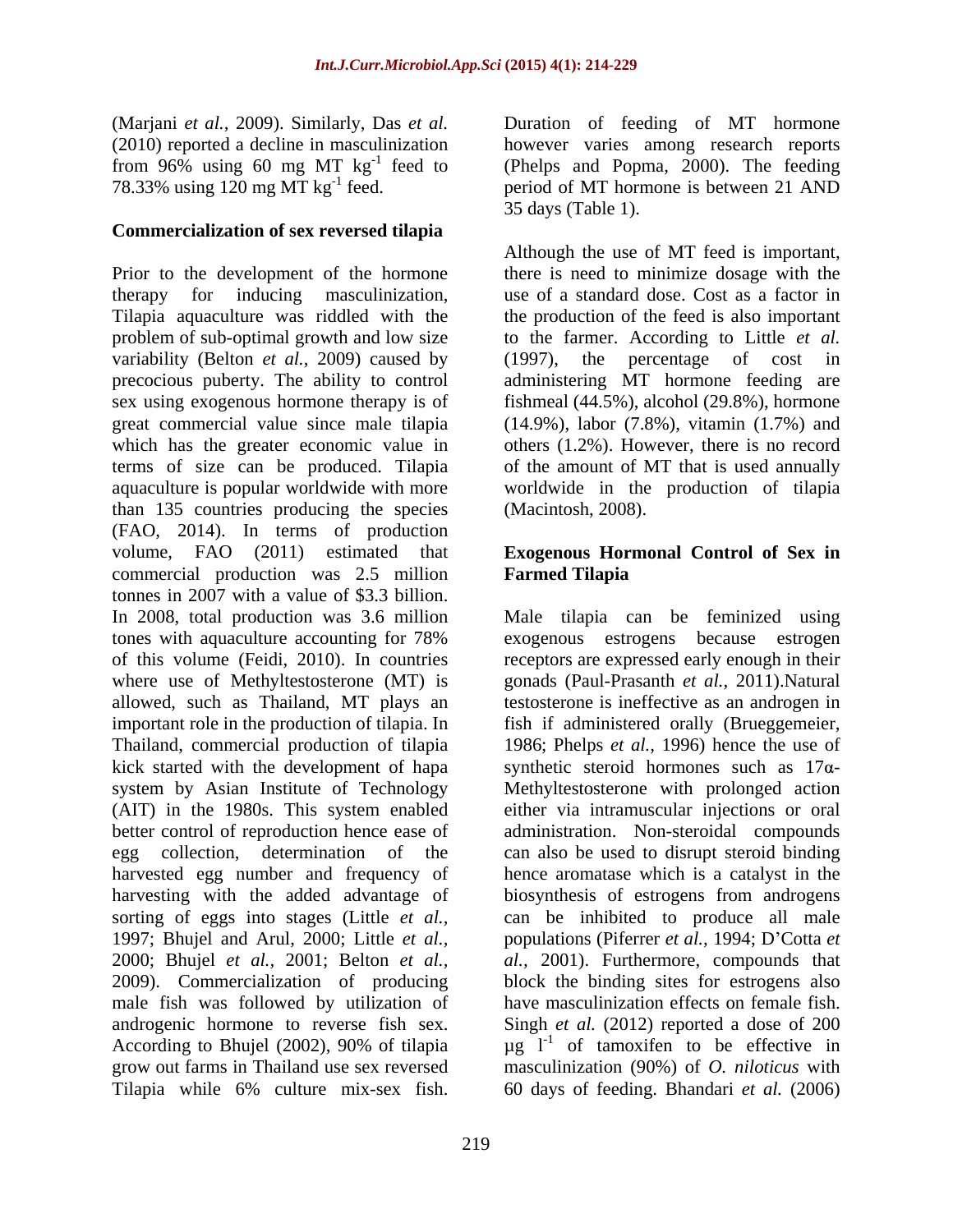dehydrogenase, and cytochrome P450 determining system in *Oreochromis* aromatase in the gonads of female tilapia

99% in 100 hours of withdrawal. Discharge "Y" gene being responsible for of water from tilapia farms with MT treatment protocol should be done via sand filters and biofilters so that discharge temperature treatments in the

# **High temperature treatment in producing** blood cortisol levels and associated

Temperature of the culture environment has *al.* been shown to affect sex ratios of some fish, tilapia inclusive. The change in sex of tilapia from female to male increase with high temperature while ovarian differentiation is high temperature treatment applied at 10

reported a reduction in expression of three D Cotta *et al.* (2001) reported the reduction steroidogenic enzymes: P450 cholesterol of aromatase activity in tilapia at 35<sup>o</sup>C side chain cleavage, 3β-hydroxysteroid regardless of sex. The complex sex *Oreochromis niloticus* within 15 days of between a genetic and the temperature treatment with methyltestosterone (MT at a influence. In wild populations, sex reversal dose of  $50\mu g g^{-1}$  diet). could be due to the masculinizing effect of However, the disadvantages of using shallow waters at the point of sex hormonal sex reversal may include its cost, differentiation. The ability of a fish species fear of hormonal residue in the environment, to respond to temperature induced sex effects on fish farm worker's as well as reversal must be heritable and traceable to processor's health and public perception parental stock hence it is an evolutionary about side effects of hormone used. Khalil *et* trait that involves a  $V_E$  (Environmental *al.* (2011) said that plasma concentration of variance - Temperature) and genotype the androgen hormone and residual interaction  $(V_G)$  which is revealed in family concentration of androgen hormone in the sex ratios as a result of strong parental treated fish muscles are not significantly effects(Shen and Wang, 2014). Tessema *et*  different at the end of treatment (7 months). *al.* (2006), also reported the linkage between Macintosh (2008) reported that MT levels in temperature treatment and heritability of tilapia treated with the hormone reduce by temperature sex inversion in tilapia with the concentration is reduced by disintegration. masculinization of fish has also been traced **more male tilapia** masculinization although the mechanism is  $\rm ^{o}C$ determining system in *Oreochromis niloticus* was determined by the interactions temperature when some fry colonized Y" gene being responsible for determination of sex inversion in temperature treatments. The effectiveness of temperature treatments in the to increased stress level leading to higher blood cortisol levels and associated unclear (Martínez *et al.,* 2014). Bezault *et al.* (2007), confirmed that genotype environment interactions play a key role in temperature induced sex determination in *O. niloticus.*

induced by low temperatures (Baroiller and Rougeot *et al.* (2008) reported the pre- D'Cotta, 2001). Gonad differentiation of hatching induction of masculinization during progenies of some fish species can be embryonic development via temperature directed toward testicular differentiation by treatment of fertilized eggs with a relatively days post fertilization (Tessema *et al.,* administration of hormones as well as 2006). Increased water temperature during temperature treatment post hatching. They sex differentiation favours testicular reported low survival and masculinization development hence a greater male with increasing temperature. Survival is population with the aid of hormonal activity. reported to be reduced if masculinizinglow success rate compared to dietary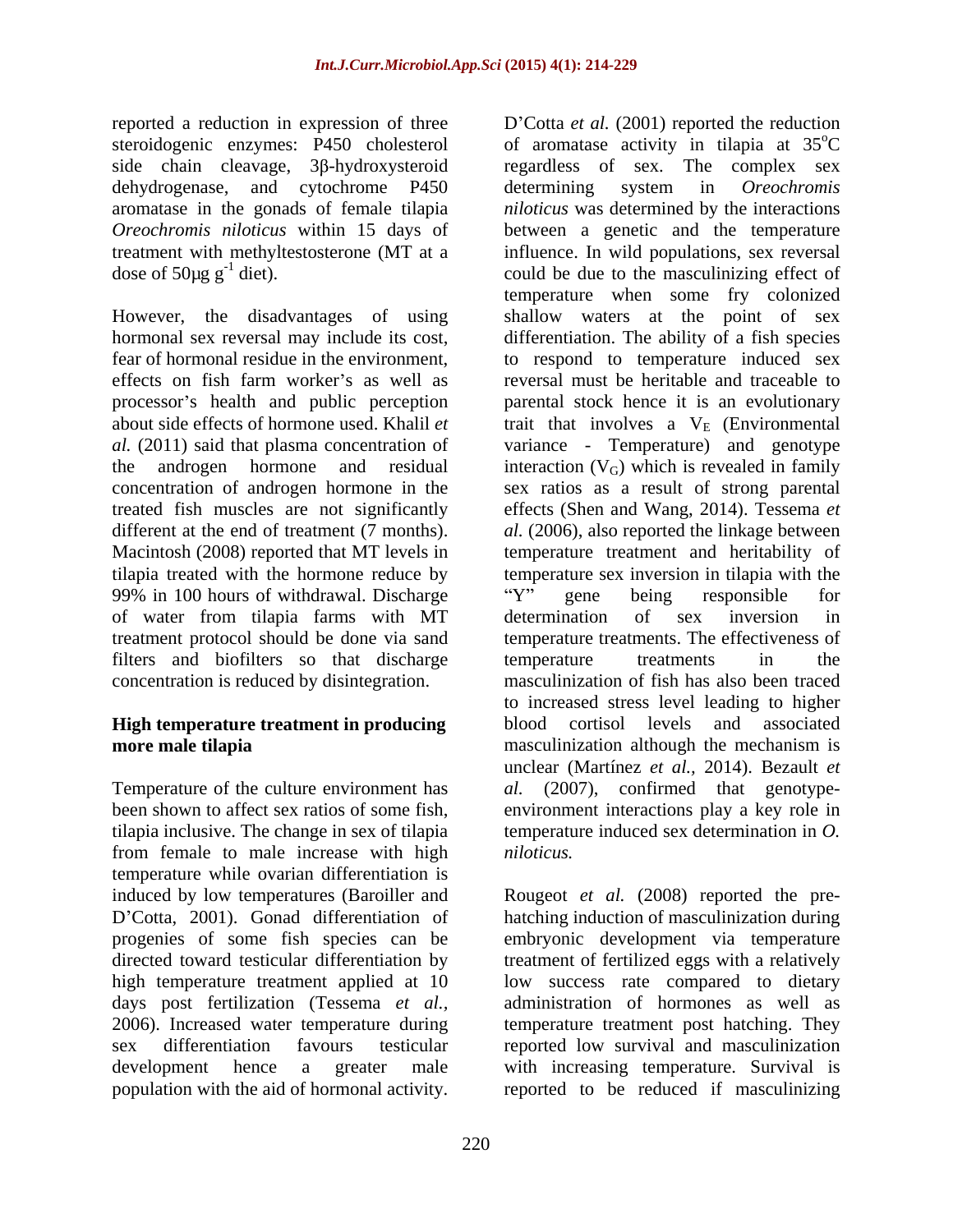increasing temperature from  $36^{\circ}$ C to  $38^{\circ}$ C but strain response to high temperature

temperature increases, (Azaza, 2008). treatment differed while Rougeot *et al.* Tessema *et al.,* (2006) reported that (2008) confirmed that high temperature masculinization rate did not increase with treatment affects survival more than  $\rm ^{o}C$  to 38 $\rm ^{o}C$  temperature duration. <sup>o</sup>C temperature duration.

| Table.1 Effect of va<br>$\sim$ $\sim$<br>$\gamma$ <sup>7</sup> $\alpha$ -Methyltestosterone (as mg of MT kg-1 $\sim$<br>$\gamma$ various dosages of $1_{\ell}$ .<br>of diet), |  |
|-------------------------------------------------------------------------------------------------------------------------------------------------------------------------------|--|
| , environments, and percent sex inversion of tilapia<br>treatment periods, e<br>$\blacksquare$                                                                                |  |

|              |    | Species/Doses   Days   Environments           |       | % Males   References                      |
|--------------|----|-----------------------------------------------|-------|-------------------------------------------|
| O. niloticus |    |                                               |       |                                           |
| Control      |    | 28 45 L glass aquaria                         |       | 44.5   Okoko (1996)                       |
| MT-3.75      |    | Fed 15% BW (4x/d);                            | 80.0  |                                           |
| MT-7.5       |    | Flow through; $29^0C$                         | 91.7  |                                           |
| MT-15        |    |                                               | 98.3  |                                           |
| MT-30        |    |                                               | 99.3  |                                           |
| MT-60        |    |                                               | 97.0  |                                           |
| MT-120       |    |                                               | 71.9  |                                           |
| MT-240       |    |                                               | 50.7  |                                           |
| MT-480       |    |                                               | 48.3  |                                           |
| MT-600       |    |                                               | 55.0  |                                           |
| MT-1200      |    |                                               | 52.0  |                                           |
| Control      |    | 28   Hapa in ponds; $26^{\circ}$ C;           |       | 51.3 Green and Teichert-Coddington (1994) |
| <b>MT-60</b> |    | Fed 20% BW $(4x/d)$                           | 96.8  |                                           |
| Control      |    | 28 Hapa suspended in tanks;                   |       | 54.7 Phelps <i>et al.</i> (1996)          |
| <b>MT-60</b> |    | Fed 20% BW $(4x/d)$                           | 97.8  |                                           |
| Control      |    | 25 $\Big $ 95 L steel tank;                   |       | 50.4 Tayamen and Shelton (1978)           |
|              |    | 35 Continuous flow: $23^{\circ}$ C            | 56.9  |                                           |
|              |    | 59 Fed 10% BW $(4x/d)$                        | 54.0  |                                           |
| MT-30        | 25 |                                               | 99.2  |                                           |
|              | 35 |                                               | 100.0 |                                           |
|              | 59 |                                               | 100.0 |                                           |
| <b>MT-60</b> | 25 |                                               | 100.0 |                                           |
|              | 35 |                                               | 100.0 |                                           |
|              | 59 |                                               | 100.0 |                                           |
| Control      | 28 | 115 L steel tank;                             |       | 44.0 Shepperd (1984)                      |
| MT-30        |    | Flow through: $24^{\circ}$ -32 <sup>°</sup> C | 98.0  |                                           |
| MT-60        |    | Fed 15% BW (4x/d)                             | 98.0  |                                           |

Source: Phelps and Popma (2000)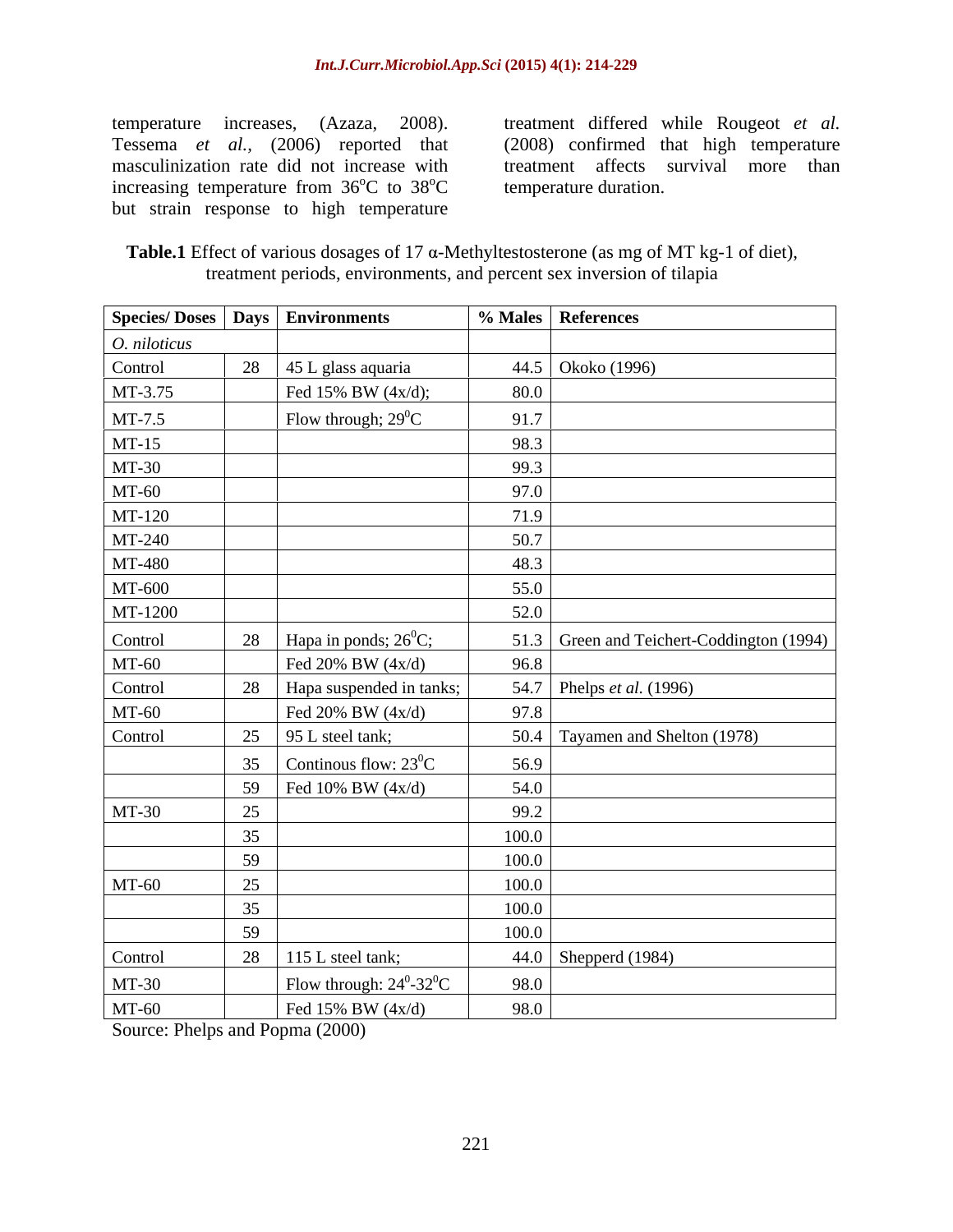| <b>Strain/population</b> | <b>Treatment</b>                         | $%$ Survival rate | Mini-maxi | Reference                           |
|--------------------------|------------------------------------------|-------------------|-----------|-------------------------------------|
|                          |                                          | (mean)            | $($ %)    |                                     |
| Lake Manzala,            | Control $(28^{\circ}C)$                  | 95                | 69-100    | Tessema et al.(2006)                |
| Egypt                    | 18°C for 20 days starting at 10 dpf      | 91                | 67-99     |                                     |
|                          | 36°C for 10 days starting at 10 dpf      | 95                | 86-100    |                                     |
|                          | 38°C for 10 days starting at 10 dpf      | 87                | 74-100    |                                     |
| Bouyake,                 | Control $(27^{\circ}C)$                  | 96                | 93-99     | Baroiller and Clota,<br>unpub. Data |
| <b>Ivory Coast</b>       | 36°C for 30 days starting at 10 dpf      | 90                | 87-95     |                                     |
| Lake Volta,              | Control $(27^{\circ}C)$                  | 92                |           | Bezault et al. (2007)               |
| Ghana                    | 36°C for 30 days starting at 10 dpf      | 95                |           |                                     |
| Lake Manzala,            | Control $(27^{\circ}C)$                  | 50                | $16-72$   | Rougeot et al.<br>(2008)            |
| Egypt                    | 34°C till hatching starting before 12hpf | 53                | 19-72     |                                     |
|                          | 34°C till hatching starting before 12hpf | 42                | 21-66     |                                     |
|                          | 34°C till hatching starting before 12hpf | 30                | $11-57$   |                                     |

**Table.2** Survival rates at the end of the temperature treatment from several references

**Source:** Baroiller *et al.* (2009)

**Fig.1** (a) The male genital papilla; having 2 openings and (b) The female genital papilla; having 3 openings (Source: Hussain, 2004)

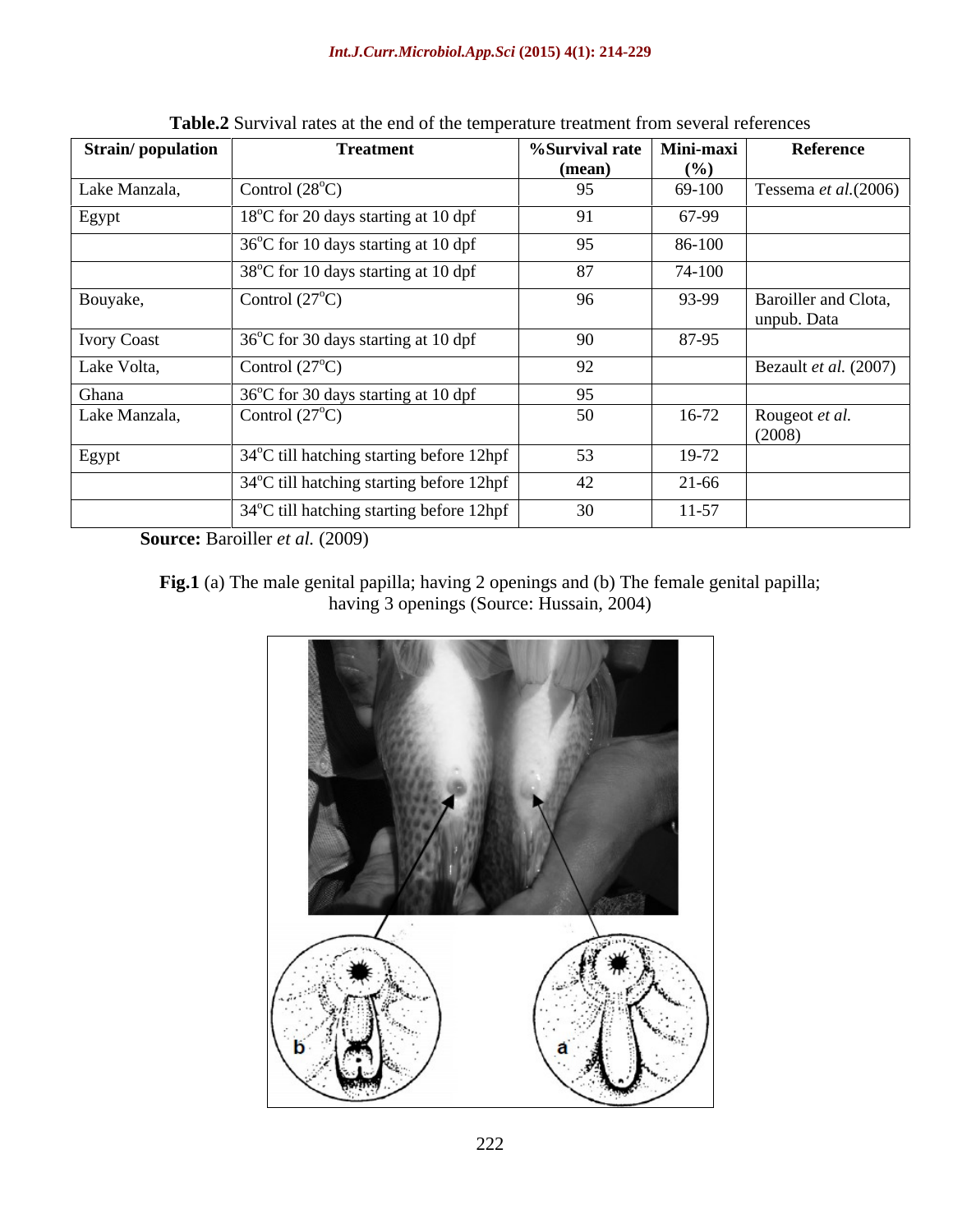**Fig.2** Sexual dimorphism during gonadal differentiation in tilapia (schematic representation of gonadal histogenesis). dah: days after hatching, CE: Coelomic epithelium, GGC : gonial germ cell, SPC: steroid producing cell, BV: Blood vessel, OvC: Ovarian cavity, pED: Analgen of intratesticular efferent duct, Oc: Oocyte, ED: Intratesticular efferent duct, M: Medullary cell, I: Interstitum. (Source: Kobayashi, 2010)



on sex reversal in tilapia was also proven thermal treatment (Wessel and Schwazrk, by Wessels and Schwazrk (2007). They showed that line selection of offspring's temperature treatment (Table 2) is also from parental strains showing high sensitivity to temperature induced sex reversal and those showing low sensitivity Ivory Coast and Ghana showing survival was inheritable with 90% masculinization reported for crosses of offspring produced  $34^{\circ}$ C to  $35^{\circ}$ C (Baroiller *et al.*, 2009). The from  $F_1$  generation to produce  $F_2$  combination of triploidy and generation while the low tolerance group yielded 54% masculinization. Early to be effective with a high level of temperature treatment does not affect sex correlation and proportion of males ratios but sex genotype was found to be of (84.1%) while yolk sac stage showed great importance even though fish are

The effect of parental strain and genetics classified as low or highly sensitive to 2007). Variation in survival rate with early linked to strains and environment with natural populations of tilapia in Egypt, rates between 30 to 90% when treated at oC (Baroiller *et al.,* 2009). The combination of triploidy and masculinization in red tilapia was reported greater survival (Pradeep *et al.* 2012).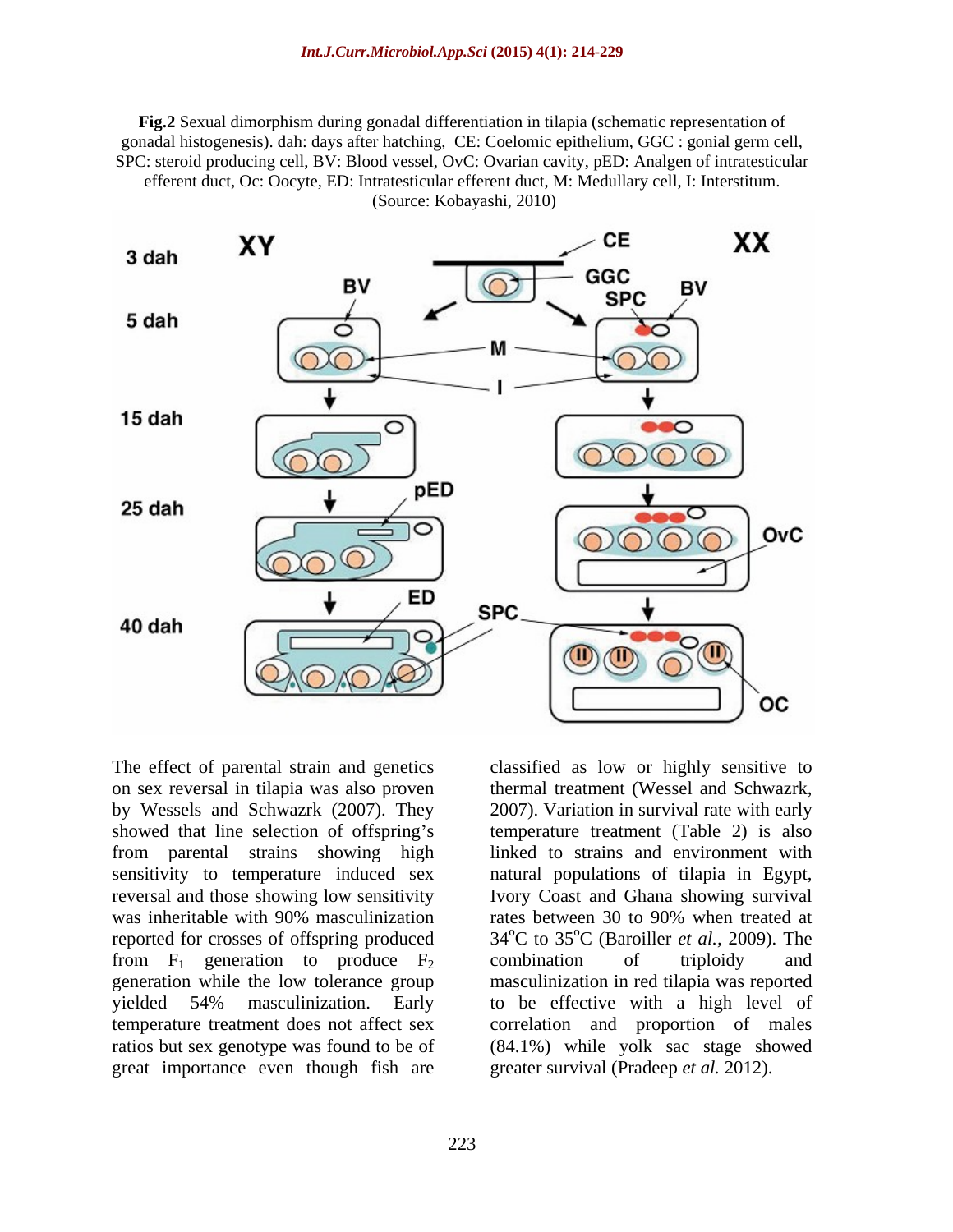**Fig.3** (a) Androgens hormone promotes down-regulation of cyp19a1a gene and aromatase inhibitors blocks Cyp19a1a enzyme activity to derive female to male gonad differentiation (Source: Guiguen *et al.,* 2010), (b) High temperature treatment hormone promotes downregulation of cyp19a1a gene



In both gonochoristic and hermaphroditic fishes, sex differentiation and sex Tilapia (*Oreochromis niloticus*) sex is inversion can be influenced by determined by genetic factor (GSD), by environmental factors with temperature temperature (TSD) or by interaction of being the most important factor for temperature and genotype. Male gonad gonochoristic fish and social factors for hermaphroditic fish. Gonochoristic applying high temperature treatment species can be grouped into three categories based on their response to temperature as: greater male percentage at high temperature, more male population Conclusively, sex reversal in tilapia is a

**Temperature control of sex**  at low temperatures and more males at **determination** temperature extremes (Ospina-Alvarez and Piferrer, 2008).

> differentiation can be achieved during the critical period of sex differentiation.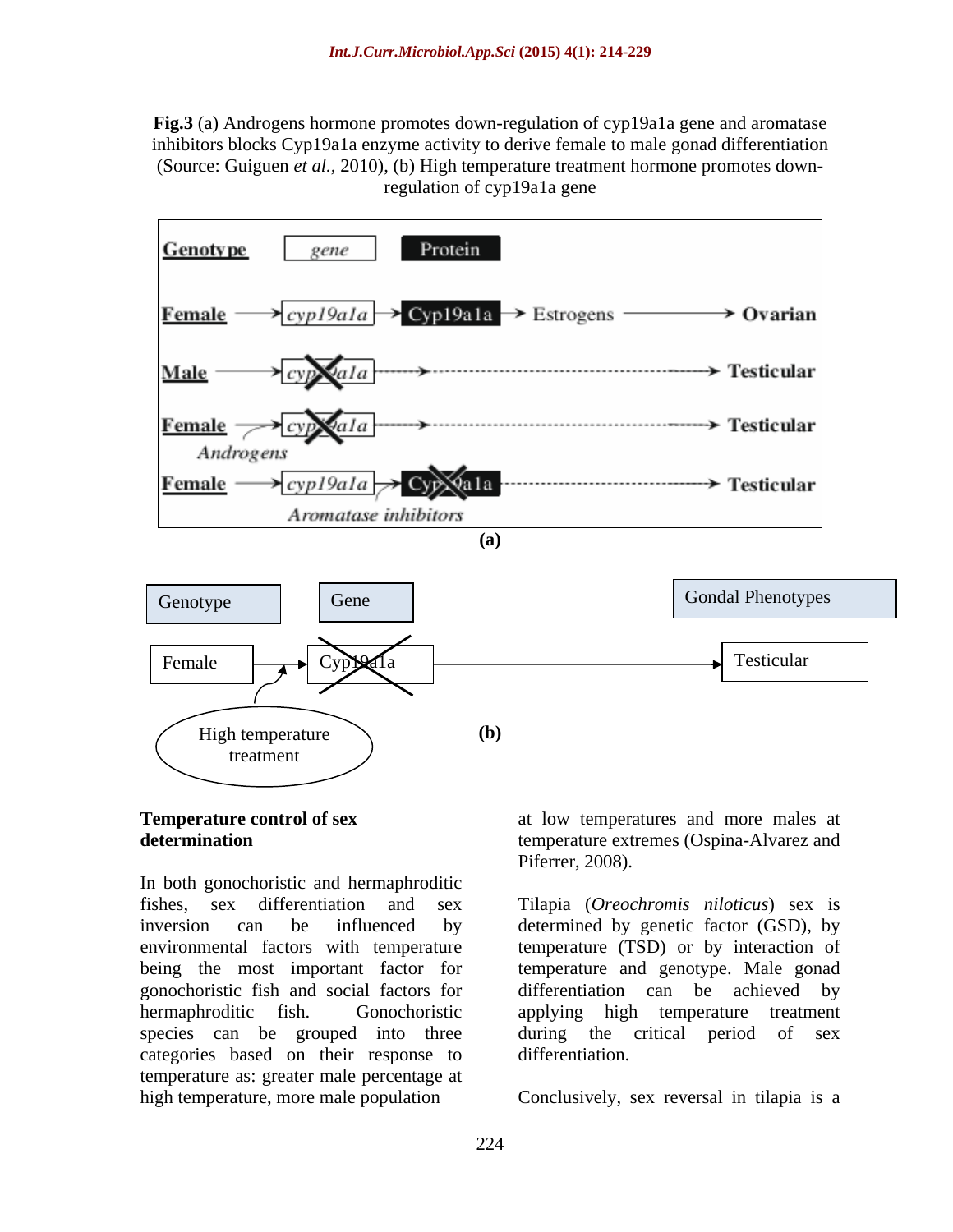complex process that involves both genetic  $C$ , 130: 399–409. sex determination and temperature linked<br>sex determination with internal of the produce all-male sex determination with interplay of produce all-male tilapia using hormones and receptor activity. Genetic variation affects adaptation to temperature as seen in evidence of strain differences and ability to respond to temperature induced sex inversion at three different categories of response. Treatment of tilapia with MT is still the preferred choice for tilapia masculinization given the commercial benefits of all male  $\frac{\text{backward}}{\text{္}$  beaven, 0., Muposin, v. 2012. Aspects of a populations in aquaculture. Concerns about the effects of hormone use on the environment as well as tilapia consumers<br>Aquacult. Res. Dev., 3: 132. **Excepterior in the shellow shellow be the content of the shellow of the start of the start of the start of the start of the start of the start of the start of the start of the start of the start of the start of the start** 

- Adel, M.E., Ashraf, S., Ramadan, A., Khattab, Y.A.E. 2006. Sex-reversal of Resour., 22(9): 840-855. Nile tilapia fry using different doses of  $17$  α-methyl testosterone at different<br>dietary protein levels 7th International determination Symposium on Tilapia Aquaculture.
- Asad, F., Ahmed, I., Saleem, M., Iqbal, T., 2010. Hormonal masculinization and (*Oreochromis niloticus*) by androgen administration at different dietary protein levels. *Int. J. Agricult. Biol.,*
- Azaza M.S., Dhraef, M.N., Kraem, M.M. 2008. Effects of water temperature on growth and sex ratio of juvenile Nile tilapia *Oreochromis niloticus* (L) reared in geothermal waters in southern Tunisia. *J. Theor. Biol.,* 33:
- Baroiller, J.F., Cotta, H.D., Bezault, E., 89. where temperature and genetic meet. *Biochem. Physiol. A,* 153: 30–38. 22.
- 

- Bart. 2002. The application of ultrasound to produce all-male tilapia using immersion protocol Ninth Work Plan, Reproduction Control Research 8 (9RCR8) Final Report, Pp. 53–57.
- Beardmore, J.A., Mair, G.C., Lewis, R.I. 2001. Monosex male production in finfish as exemplified by tilapia: applications, problems, and prospects. *Aquaculture,* 197: 283-301.
- have been allayed.<br>doi:10.4172/2155-9546.1000132. Beaven, U., Muposhi, V. 2012. Aspects of a monosex population of *Oreochromis niloticus* fingerlings produced using  $17-\alpha$  methyl testosterone hormone. *J*. *Aquacult. Res. Dev.,* 3: 132.
- **References** responsible aquaculture sustainable Belton B., Little, D., Grady, K. 2009. Is aquaculture? WWF and the Eco- Certification of Tilapia. *Soc. Natural Resour.,* 22(9): 840–855.
	- dietary protein levels. 7th International determination and temperaturegrowth performance in Nile tilapia extreme temperature conditions.<br>(*Oreochromis niloticus*) by androgen *Aquaculture*, 272(1): 3–16. Bezault, E., Clota, F., Derivaz, M., Chevassus, B., Baroiller, J. 2007. Sex determination and temperatureinduced sex differentiation in three natural populations of Nile tilapia (*Oreochromis niloticus*) adapted to extreme temperature conditions. *Aquaculture,* 272(1): 3–16.
	- 12: 939 943. of steroidogenic enzyme expression Bhandari R.K., Nakamura, M., Kobayashi, T., Nagahama, Y. 2006. Suppression during androgen-induced sex reversal in Nile tilapia (*Oreochromis niloticus*). *Gen. Comp. Endocrinol.,* 145(1): 20 4. doi: 10.1016/j.ygcen.2005.06.014.
	- 98 105. *Global Aquacult. Advocate,*, 5(4): 88 Bhujel, R.C. 2002. Survey results: culture of sex-reversed tilapia in Thailand. 89.
	- Wessels, S., Schwark, G.H. 2009. Bhujel, R.C., Arul, V.S. 2000. Advances in Review: tilapia sex determination : Tilapia Broodstock management. Tilapia Broodstock management. *Global Aquacult. Advocate,* 3(5): 19 22.
- Baroiller, J.F., D'Cotta, H. 2001. Bhujel, R.C., Turner, W.A., Yakupitiyage, Environment and sex determination in A., Little, D.C. 2001. Impacts of environmental manipulation on the reproductive performance of Nile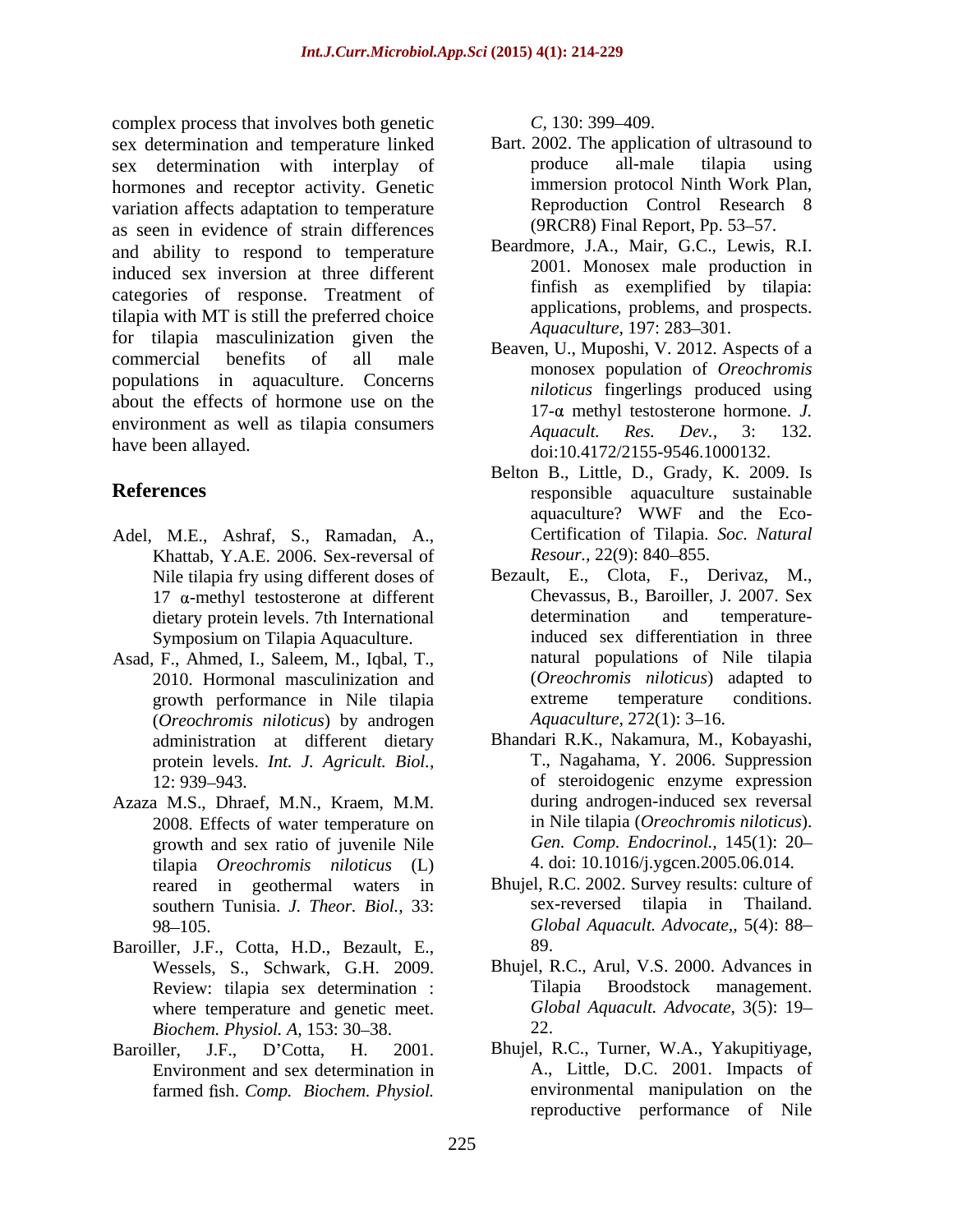tilapia (*Oreochromis niloticus*). *J.* 

- Boyd, C. 2004. Farm-level issues in *Aquaculture*, 216: 55–65.
- Brueggemeier, R.W. 1986. Androgens hormones, vitamins, and radiopaques. 364.
- Celik, I., Guner, Y., Celik, P. 2011. Effect methyltestosterone at different doses on the sex reversal of the Nile tilapia
- Chang, X., Kobayashi, T., Senthilkumaran, Sudhakumari, C.C., Nagahama, Y. 2005. Two types of aromatase with Aquat. Res., 38:59–66. *Comp. Endocrinol.,* 141: 101-115.
- 2010. Survivality of mono-sex tilapia methyltestosterone in a commercial
- D'Cotta, H., Fostier, A., Guiguen, Y., Govoroun, M., Baroiller, J.F. 2001. 265–276. Agri. Uni., 9(2): 359–364.
- 
- Desprez D., Geraz, E., Hoareau, M.C., Melard, C., Bosc, P., Baroiller, J.F.

 $11\beta$ -hydroxyandrostenedione

*Aquacult. Trop.*, 16(3): 197–209. (11βOHA4), in Florida red tilapia. *Aquaculture,* 216: 55–65.

- aquaculture certification: Tilapia. Devlin, R.H., Nagahama, Y. 2002. Sex Accessed 5th November, 2014. determination and sex differentiation anabolics and antiandrogens. In: M. Verderame, (Ed.) Handbook of influences. *Aquaculture,* 208: 191 in fish: an overview of genetic, physiological, and environmental 364.
- CRC Press, Inc., Boca Raton, FL, Dong, R., Jiang, W., Yang, S. 2012. RA USA. Pp. 1–49 mediates meiosis onset in germ cells of of orally-administered  $17\alpha$ - [OL]. [6 December 2012] Nile tilapia, *Oreochromis niloticus* [OL]. [6 December 2012] [http://www.paper.edu.cn/en\\_releasepa](http://www.paper.edu.cn/en_releasepa) <per/content/4499107>.
- (*Oreochromis niloticus*, Linneaus El-Greisy Z.A., El-Gamal, A.E. 2012. 1758). *J. Anim. Vet. Adv.,* 10(7): 853 857. *Oreochromis niloticus* using different B., Kobayashi-Kajura, H., respect to the degree of sex stability Monosex production of tilapia, doses of 17a-methyltestosterone with after one year of treatment. *Egypt. J. Aquat. Res.,* 38: 59–66.
- diVerent encoding genes, tissue El-Sayed, A.F.M. 2006. Nutrition and distribution and developmental feeding. In: Tilapia culture. CABI expression in Nile tilapia Publishing, Oxford, U.K. 277 Pp.
- (*Oreochromis niloticus*). *J. Gen.* FAO, 2011. Fisheries and aquaculture statistic 2009. Rome, Italy.
- Das, N.G., Al Mamun, F., Barua, P., FAO, 2014. State of the world fisheries and Siddique, A.A., Chowdhury, M.S.N. aquaculture: opportunities and (*Oreochromis niloticus*) fry using  $17-\alpha$  Organization of the United Nations, aquaculture: opportunities and challenges. Food and Agriculture Rome. 223 Pp.
	- hatchery of Chittagong, Bangladesh. *J.*  Feidi, I. 2010. Tilapia production. Accessed *Aquacult. Feed Sci. Nutr.,* 2(2): 16 24. 5th November, 2014 [Online] [www.globefish.org/upl/Papers/TILAPI](http://www.globefish.org/upl/Papers/TILAPI) <A%20Production%201.pdf>
	- Aromatase plays a key role during Ferdous, Z., Ali, M.M. 2011. Optimization normal and temperature-induced sex bord of hormonal dose during differentiation of Tilapia *Oreochromis niloticus*. *J. Mol. Reproduct. Dev.,* 59: (*Oreochromis niloticus*) fry. *J. Bangla.* of hormonal dose during masculinization of Tilapia *Agri. Uni.,* 9(2): 359–364.
- De Graf, G.J., Galemoni, F., Huisman, E.A. Gale, W.L., Fitzpatrick, M.S., Lucero, M., 1999. Reproductive biology of pond Contreras-Sanchez, W.M., Schreck, reared Nile tilapia, *Oreochromis*  C.B. 1999. Masculinization of Nile *niloticus* L. *Aquacult. Res.,* 30: 25 23. tilapia (*Oreochromis niloticus*) by immersion in androgens. *Aquaculture,*  $178: 349 - 357.$ 
	- 2003. Production of high percentage of Green, B.W., Teichert-Coddington, D.R. male offspring with natural androgen, 1994. Growth of control and 1994. Growth of control and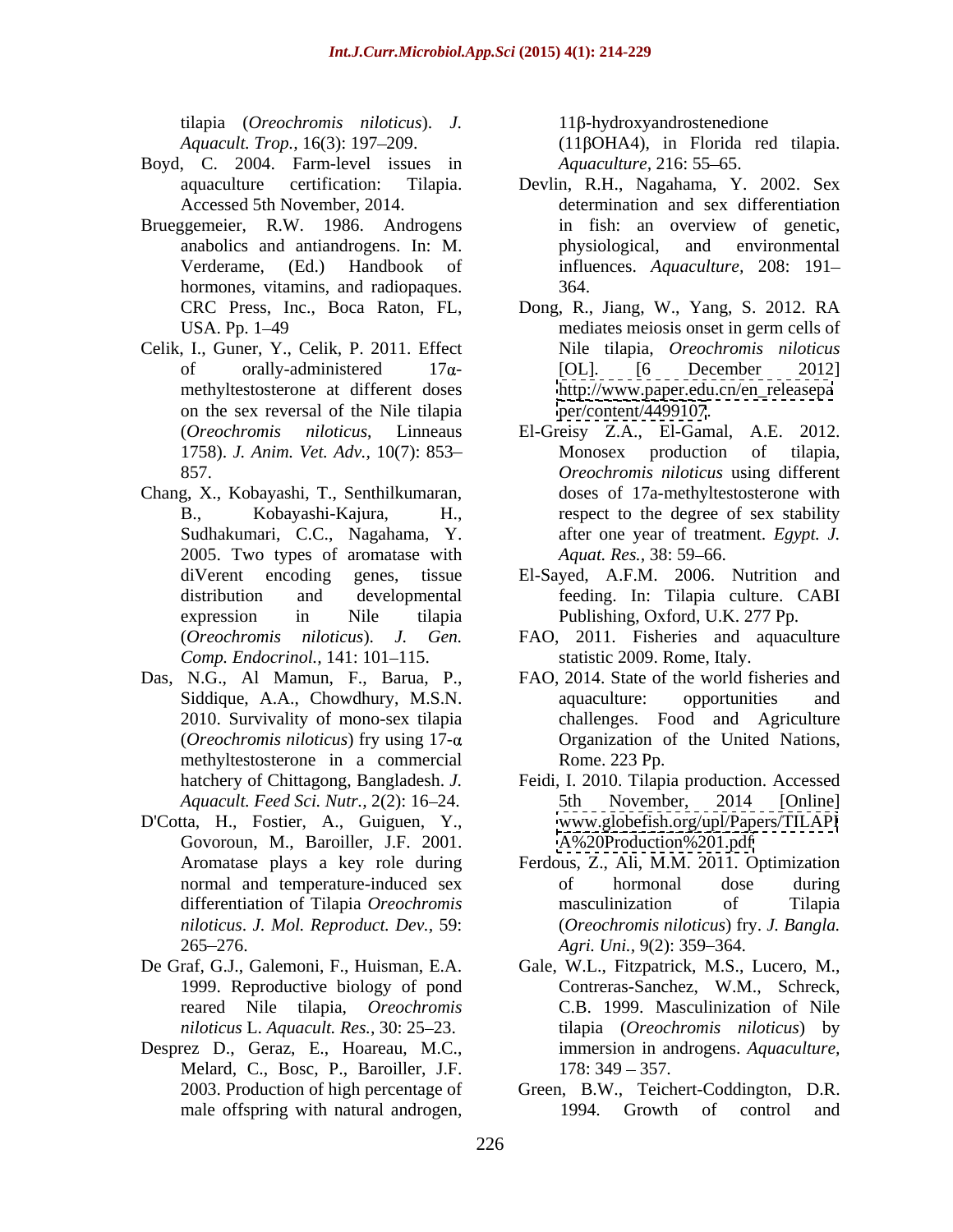androgen-treated Nile tilapia during

- Guiguen, Y., Fostier, A., Piferrer, F., Chang, fish. *Gen. Comp. Endocrinol.,* 165:
- Hines, G.A., Boots, L.R., Wibbels, T., cyprinoidei). *Gen. Comp. Endocrinol.,*
- Hussain, M.G. 2004. Farming of Tilapia, breeding plans, mass seed production 4.
- Ijiri, S., Kaneko, H., Kobayashi, T., Wang, Sexual dimorphic expression of genes in gonads during early differentiation
- Khalil, W.K.B., Hasheesh, W.S., Marie, changes in muscles and testis of Nile tilapia, *Oreochromis niloticus*. *Life*
- Kobayashi, T. 2010. *In vitro* germ cell
- Kobayashi, T., Kajiura-Kobayashi, H., partnership publications. Accessed 4th expression of vasa homologue gene in spermatogenesis in a teleost fish,
- treatment, nursery and grow-out phases in tropical fish ponds. differentiation in a teleost fish, the Aquacult. Fish Manage., 25: 613–621. Nile tilapia. *Sex. Dev.*, 3(2–3): 108– Nagahama, Y. 2009. Molecular aspects of gonadal 117.
- C. 2010. Ovarian aromatase and Kobayshi, T., Kajura-Kobayashi, H., Guan, estrogens: A pivotal role for gonadal G., Nagahama, Y. 2008. Sexual sex differentiation and sex change in the dimorphic expression and 352 366. during gonadal differentiation and Watts, S.A. 1999. Steroid levels and teleost fish Nile Tilapia (*Oreochromis*  steroid metabolism in relation to early *niloticus*). Dev. Dyn., 237: 297–306. dimorphic expression and development of DmRT1 and sox9a hormone induced sex reversal in the *niloticus*). *Dev. Dyn.,* 237: 297 306.
- gonadal development in the tilapia Li, J., Liu, S., Nagahama, Y. 2011. Pod1 is *Oreochromis niloticus* (Teleostei: involved in the sexual differentiation 114(2): 235 248. tilapia. *Sci. China Life Sci.,* 54: 1005 and gonadal development of the Nile 1010. doi: 10.1007/s11427-011-4240- 4.
- and aquaculture techniques. Habiba Little, D.C., Hulata, G. 2000. Strategies for Akter Hussain, Bangladesh. tilapia seed production. p. 267-326. In: D.S., Sakai, F., Prasanth, B.P., McAndrew (Eds.), Tilapias: Biology Nakamura, M., Nagahama, Y. 2008. <br>and exploitation. Kluwer Academic M.C.M. Beveridge and B.J. Publishers. Fish and Fisheries Series 25. Dordrecht, The Netherlands.
- of a teleost fish, the Nile tilapia Little, D.C., Turner, W.A., Bhujel, R.C. *Oreochromis niloticus*. *Biol.*  1997. Commercialization of a hatchery *Reproduct.*, 78: 333–341. The process to produce MT-treated Nile M.S., Abbas, H.H., Zahran, E.A. 2011. D.E. Alston, B.W. Green and H.C. Assessment the impact of  $17\alpha$ - Clifford (Eds.), IV Symposium on methyltestosterone hormone on aquaculture in Central America: growth, hormone concentration, focusing on shrimp and tilapia, 22-24 molecular and histopathological April 1997, Tegucigalpa, Honduras, *Sci. J.*, 8(3): 329–343. Chapter of World Aquaculture tilapia in Thailand. Pp. 108-118. In: Clifford (Eds.), IV Symposium on Asociacion Nacional de Acucultores de Honduras and the Latin American Chapter of World Aquaculture Society, 237 p.
- differentiation during sex Macintosh, D.J. 2008. Risks associated with differentiation in a teleost fish. *Int. J.* using methyl testosterone in tilapia<br>Dev. Biol., 54(1): 105–111. farming. Sustainable fisheries Nagahama, Y. 2000. Differential November, 2014. [Online]. the germ cells during oogenesis and org.s3.amazonaws.com/2013/02/28/SF using methyl testosterone in tilapia farming. Sustainable fisheries November, 2014. [Online]. <http://cmsdevelopment.sustainablefish>. org.s3.amazonaws.com/2013/02/28/SF P%20MT%20paper-b3d73fec.pdf
- tilapia, *Oreochromis niloticus*. Mech. Marjani, M., Jamili, S., Mostafavi, P.G., Dev., 99(1–2): 139–142. Ramin, M., Mashinchian, A. 2009.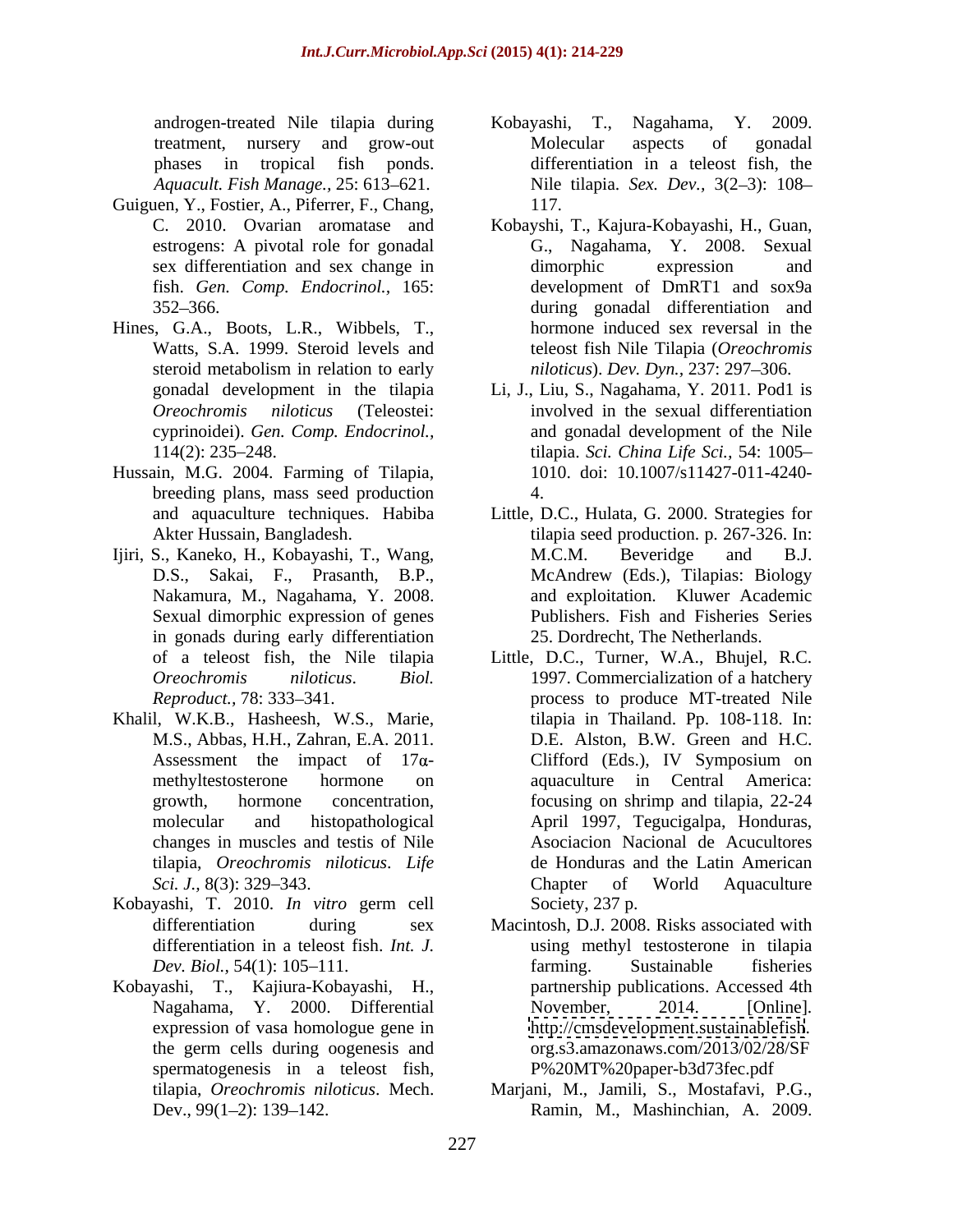testosterone on masculinization and  $D.O.$  and  $Lopez$ , K.H. (Eds.).

- Martínez, P., Vinas, A.M., Sanchez, L., Phelps, R.P., Lovshin, L.L., Green, B. 1996. determination in fish: applications to sex ratio control in aquaculture. *Front.*
- Mateen, A., Ahmed, I. 2007. Effect of *niloticus*). *Pak. J. Agricult. Sci.,* 44(2):
- McMillan, D.B. 2007. Fish histology, Dordrecht, The Netherlands. 598 Pp.
- Nagahama, Y., Kagawa, H., Young, G. in teleost gonads. *Can. J. Fish. Aquat.*
- Nakamura, M. 2013. Morphological and physiological studies on gonadal sex differentiation in teleost fish. *Aqua-Bio*
- Nakamura, M., Kobayashi, T., Chang, X., Nagahama, Y. 1998. Gonadal sex
- Okoko, M. 1996. Effect of 17-alpha the sex ratio, and gonad development
- prevalence, a single sex ratio response change. *PLoS ONE,* 3(7): e2837. doi:
- Pandian, T.J., Sheela, S.G. 1995. Review:
- 

Influence of 17-Alpha methyl determination in fishes. In: Norris, growth in tilapia (*Oreochromis mossambicus). J. Fish. Aquat. Sci.,* 4: vertebrates, Vol. 1. Academic Press, 71–74. London. Pp. 1–14 D.O. and Lopez, K.H. (Eds.). Hormones and reproduction of London. Pp.  $1-14$ 

- Díaz, N., Ribas, L., Piferrer, F. 2014. Sex reversal of tilapia:  $17\alpha$ -Genetic architecture of sex methyltestosterone dose rate by *Genet.,* 5: 340. androgen on sex reversal and growth Movember, 2014. [Online] of nile Tilapia (*Oreochromis*  <http://pdacrsp.oregonstate.edu/pubs/tec> Phelps, R.P., Lovshin, L.L., Green, B. 1996.<br>Sex reversal of tilapia:  $17\alpha$ methyltestosterone dose rate by environment and efficacy of bull testes. Pond Dynamics/Aquaculture CRSP, Fourteenth Annual Administrative Report. Accessed, 4th November, 2014. [Online] <hnical/14tchpdf/2.b.4.pdf>
- 272 276. Phelps, R.P., Popma, T.J. 2000. Sex reversal female reproductive system. Springer, J.E. Rakocy, (Eds.), Tilapia 1982. Cellular sources of sex steroids Rouge, Louisiana, United States. Pp. of tilapia. In: B.A. Costa-Pierce and J.E. Rakocy, (Eds.), Tilapia aquaculture in the Americas, Vol. 2. The World Aquaculture Society, Baton  $34 - 59.$
- *Sci.*, 39, 56 64. **Piferrer, F., Zanuy, S., Carllo, M., Solar, I.I.,** *Sci. Monogr.*, 6(1): 1 – 47. cause chromosomally female salmon Delvin, R.H., Donaldson, E.M. 1994. Brief treatment with an aromatizase inhibitor during sex differentiation to develop as normal, functional males. *J. Exp. Zool.*, 270: 255–262.
- differentiation in teleost fish. *J. Exp.* Pradeep, P.J., Srijaya, T.C., Papini, A., Zool., 281: 362–372. **Chatterji**, A.K. 2012. Effects of methyltestosterone concentrations of of Nile tilapia *Oreochromis niloticus*. Masters Thesis, Auburn University, AL, USA. 349: 181–187. triploidy induction on growth and masculinization of red tilapia *Oreochromis mossambicus* (Peters, 1852) × *Oreochromis niloticus* (Linnaeus, 1758). *Aquaculture,* 344 349: 181 187.
- Ospina-Álvarez, N., Piferrer, F. 2008. Rougeot, C., Prignon, C., Kengne, C.V.N., Temperature-dependent sex Melard, C. 2008. Effect of high determination in fish revisited: temperature during embryogenesis on pattern, and possible effects of climate Nile tilapia, *Oreochromis niloticus*. the sex differentiation process in the *Aquaculture,* 276: 205 208.
- 10.1371/journal.pone.0002837. Shen, Z.-G., Wang, H.-P. 2014. Molecular hormonal induction of sex reversal in dependent sex determination and sex fish. *Aquaculture*, 138: 1–22. differentiation in Teleost fish. *Genet*. Paul-Prasanth, B., Nakamura, M., *Select. Evol.,* 46: 26. players involved in temperature-

Nagahama, Y. 2011. Sex Shepperd, V.D. 1984. Androgen sex